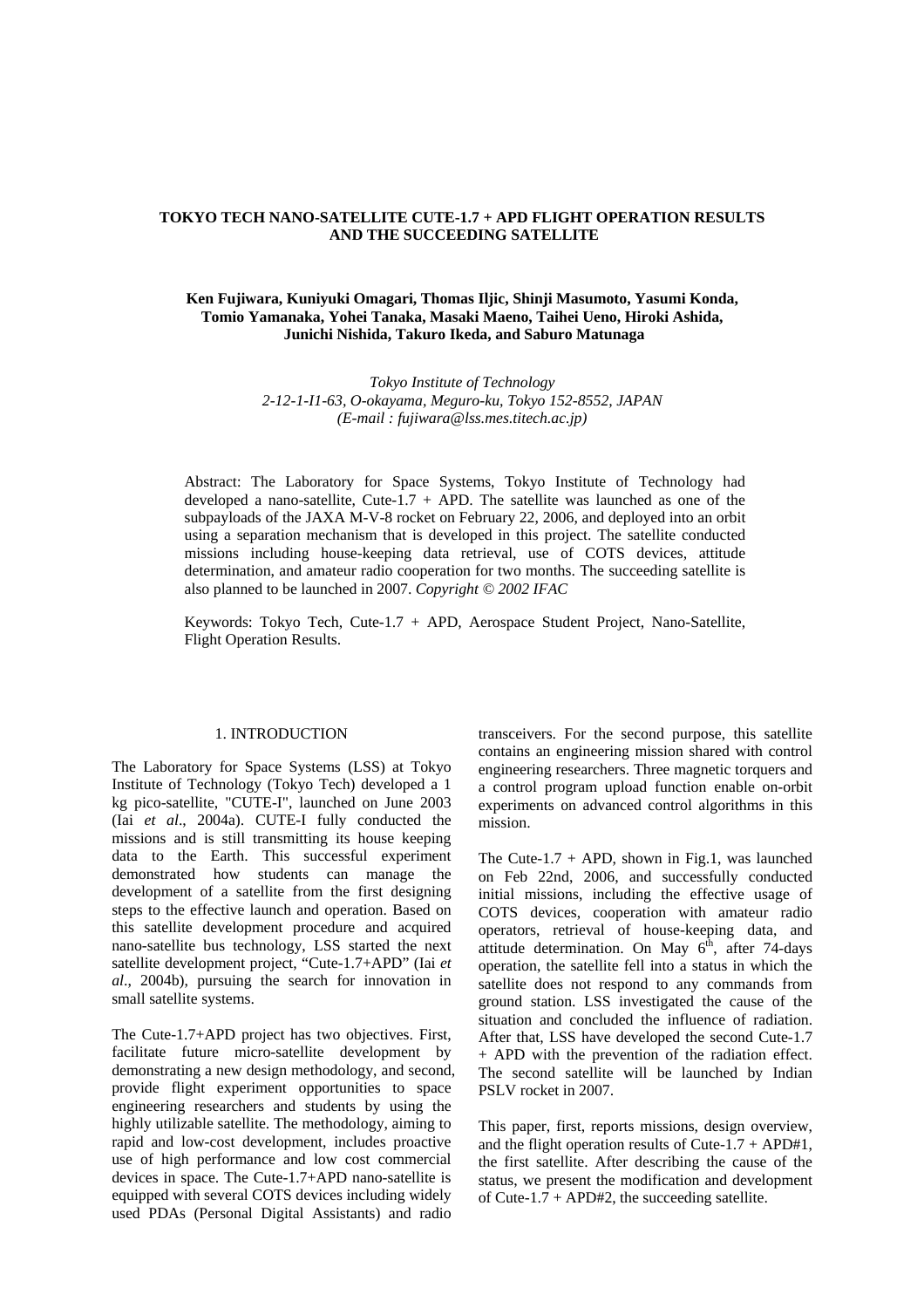

Fig.1 Cute-1.7 + APD Flight Model

#### 2. Cute-1.7 + APD#1 MISSION AND DESIGN

#### *2.1 Missions*

In an effort to search a rapid and low-cost satellite design, one mission is assigned to demonstrate space use of PDAs as main computers in this satellite. This approach comes from PDA's advances which are the low cost, the high computing performance, and the wide range of software development environment. In addition to these functional advantages, another objective is to acquire engineering knowledge to adjust commercial devices to space environment. For one, this satellite uses two PDAs which can be switched on malfunction for the purpose of redundancy.

Cute-1.7 + APD also conducts three missions for the purpose of providing space experiment opportunity using nano-satellite. One is the attitude control experiment using magnetic torquers where satellite's control algorithm can be tested. In another experiment, the satellite demonstrates a new APD (Avalanched Photo Diode) sensor, developed by Kawai lab. at Tokyo Tech, to observe the density of low energy charged particles in LEO. This sensor is planned to be used in a large observation satellite after passing this flight experiment. This satellite also provides a digital repeater function, a public massage box to ham operators. By using this function, ham operators can upload their massage to this satellite, and the massages are downlinked in a certain period.

In order to expand nano-satellies use in space, this satellite also conducts an experiment on deorbit technology using electrodynamic tether. Based on the concern on space debris, deorbitting technology composed of small components can be an important factor for future nano-satellite development. As a first step for this technology development, this satellite deploys 10m of an electrodynamic tether.

### *2.2 Design Overview*

Fig.2 shows the functional block diagram of Cute-1.7 + APD#1. Thirteen blocks out of the total thirty employ commercial products including PDAs, memory cards, USB hub, digital cameras, and



Fig.2 System Overview



Fig.3 Components layout

handheld transceivers. Most subcomponents are connected to PDA through the Universal Serial Bus interface that enables plug and play. The connectivity contributes to designing each subcomponent as a module and expanding versatility of this satellite by providing easy connection to various mission devices.

Cute-1.7 + APD#1 measures  $10 \times 10 \times 20$ cm weighs 3.5kg, and uses Al. 6061 components. The main MPU consists of two PDAs, and the communication module uses four frequencies; 144MHz AFSK for command uplink, 1.2GHz GMSK for public message uplink, 430MHz CW for beacon downlink, and 430MHz GMSK for packet downlink. The control actuator employs magnet torquer, and the attitude determination sensors are composed of 3-axis gyroscope, sun sensor, and 3-axis magnetic sensor. The EPS system uses 4 Li-ion battery in parallel and GaAs solar cells that generates 3W power supply in average. This satellite also contains a CMOS camera that is used for verifying the attitude control. The all devices are stored in a double-cube sized body (twice the size of CUTE-I), shown in Fig.3. Extra weight is added in order to extend the orbital lifetime of the satellite.

The separation mechanism of Cute- $1.7 + APD#1$  was also developed. The concept is fundamentally similar to the one used for the CUTE-I satellite and consists of 4 jaws, two nylon lines and a heater. The jaws hold the pillars of Cute-1.7 + APD#1 and are tightened by the nylon lines. On separation, the nylon lines are heated and cut at the heat point, releasing the pillars from the jaws. Then the Cute-1.7 + APD#1 pillars are pushed simultaneously by four springs and the satellite is effectively released. Several separation experiments under microgravity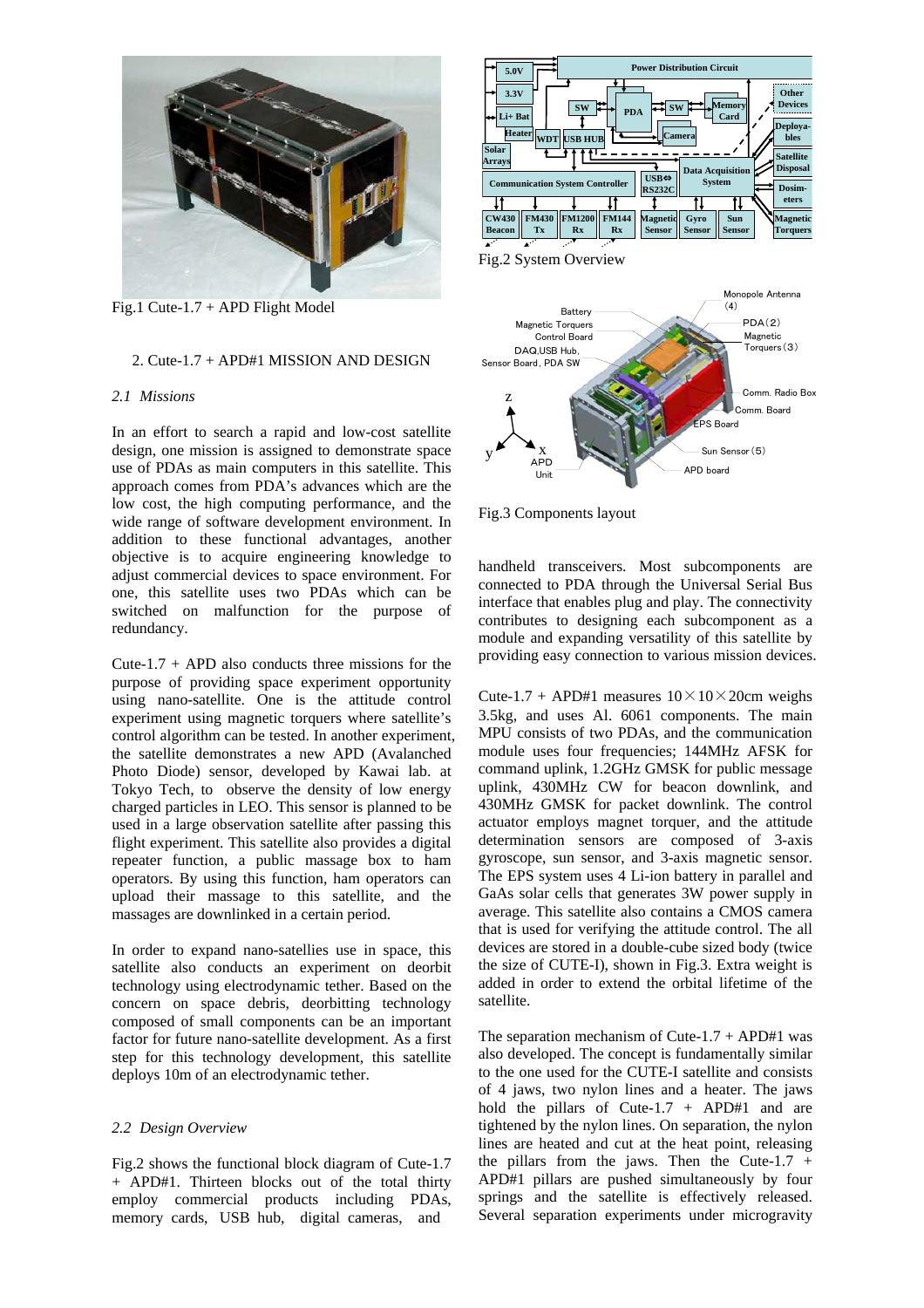had been conducted with success in March 2005 at the Japanese Microgravity Laboratory (MGLAB). The total weight of Cute-1.7 + APD#1 and its separation system is 6.0kg.

# 3. Cute-1.7 + APD#1 OPERATION RESULTS

## *3.1 Operation Results*

The Cute-1.7 + APD#1 was launched by the JAXA/ISAS M-V#8 Rocket as a subpayload with the main payload, JAXA "ASTRO-F AKARI" satellite on February 22<sup>nd</sup>, 2006. The satellite was mounted on the B3-PL, the third stage unit of the rocket, using its separation mechanism, shown in Fig.4 and 5.

After the separation from the rocket, the satellite successfully deployed its dipole antenna, and started to transmit the CW beacon including house-keeping data of the satellite. The radio reached to many amateur radio operators in all over the world at the first orbit, and LSS also received the signal in the ground station in Tokyo Tech. The house-keeping data confirmed the activation of the PDA. On March  $7<sup>th</sup>$ , attitude data retrieval was conducted every 10ms successfully. On March  $16<sup>th</sup>$ , as the data showed unexpected behaviour of power consumption, the operation was stalled to conduct missions and focused on understanding the situation.

Then, Cute-1.7 + APD#1 stopped accepting any uplink command in the evening March 16th when passing over Tokyo Tech, and now the satellite is not under control. Because the final operation was conducted completely without error, estimation can be that functional error had occurred in the satellite on orbit. The subsequent operations showed that the command processing system stopped its operation even though the command receiver operates its function without any problem. Therefore, the error might have been resulted from radiation damage on the command processing controller. After a careful radiation test in LSS, our team reached to the conclusion with the highest possibility of damage by the radiation.

To summarize what the satellite could conduct in the planned mission, the satellite, first, satisfied the usage of COTS devices including PDA on orbit in terms that the telemetry confirmed the operation of COTS



devices. For amateur radio cooperation, Cute-1.7 + APD provided GMSK modulation method for the first time in CubeSat. The radio reached to ham operators in Japan, and LSS has received their reports. In the science module, basic operation was confirmed including the circuit around the APD sensor. Although the satellite could not fully conduct attitude control experiment, the attitude control system installed 3-axes active controller for the first time as CubeSat in Japan, and gyroscopes and sun sensor were confirmed to be in normal operation. The tether deployment mission was not conducted. LSS also found that the deployment mission had incompleteness in the proposed structure.

Cute-1.7 + APD#1 is now transmitting a continuous wave that is not modulated. The recovery operation will be continued throughout the orbit life, estimated to be 1 or 2 year. Meanwhile, the problems in Cute-1.7+APD#1 are thoroughly investigated and the satellite of the second improvement type is developed in order to achieve the missions except the tether deployment mechanism. Part of report on radiation effect on the satellite is described by Miyashita *et al.* (2005) and Omagari *et al*. (2006).

# *3.2 Satellite Telemetry*

By referring to the change of the battery voltage recorded and downloaded since March 16<sup>th</sup>, we observed that the current consumption temporarily increased. The telemetry transmission was operated normally for a while after the uplink command analysis system stopped operating. Fig.6 shows the house-keeping data during this period. The telemetry disappears once at the evening on April 7th. About a week before the loss of signal, the voltage of the battery begins to decrease gradually. On the day of the loss, the voltage descent seems to below the operation voltage of the telemetry transmission system. Then, the satellite orbit went in eclipse for the first time on April 15; therefore, all satellite electric power could be turned off and the hard error was cancelled. Then telemetry revived on April 16 after the battery was charged again. Telemetry disappeared completely in the morning on May 6. A rapid decrease of the battery voltage was confirmed in the evening, May  $5<sup>th</sup>$ , and over consumption of the current happened again.



Fig. 4 B3-PL and Cute-1.7 + APD subpayload Fig. 5 Cute-1.7 + APD#1 and the Separation System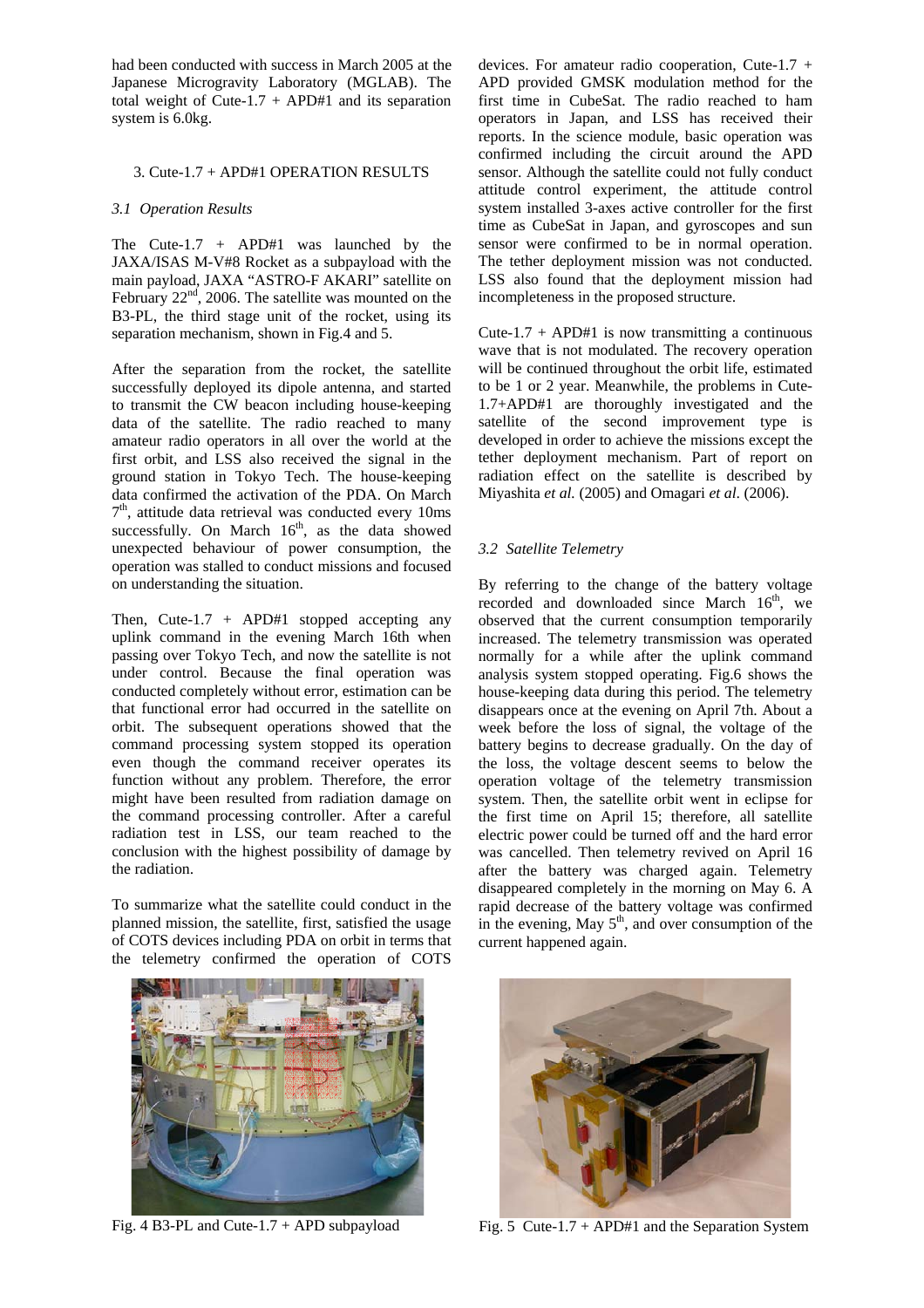

Fig. 6 Flight Data of Battery and Main Bus Voltages



Fig. 7 Reception reports from the world powered by google earth. Plots are the points where radio amateurs received the signal from Cute-1.7 + APD#1.



(a) Gyro Data



(b) Quaternion Fig.8 Attitude Determination Results

### *3.3 Amateur Radio Cooperation*

The signal transmitted from the satellite reached to many amateur operators all over the world, shown in Fig. 7. Over a hundred ham operators have reported the signal reception. Trough the cooperation with those operators, the satellite received OSCAR (Orbital Satellite Carrying Amateur Radio) name. The OSCAR name uses "OSCAR (Oscar)" in a part of the name of the satellite and applies a sequence number after the name, which are assigned by AMSAT-NA. The OSCAR series satellites use amateur radio frequencies to communicate with ground stations. CUBESAT-OSCAR-55(CO-55) is issued to CUTE-I, which is the first number of "CUBASAT-OSCAR" series, and CUBESAT-OSCAR-56(CO-56) was issued to Cute-1.7+APD#1. These two satellites were admitted worldwide as amateur satellites and contributed to amateur radio operators.

# *3.4 Attitude Determination*

The satellite's attitude determination system consists of a three-axis gyro sensor, a three-axis magnetometer, and sun sensors. The gyro sensor is a combination of three gyroscopes and the sun sensors consist of simple photodiode arrays fixed on the walls of the satellite. Although the satellite is equipped with the magnet meter, the data could not be used because of a technical problem concerning data transfer from the sensor to main computer.

The satellite uses two attitude determination methods; a geometrical method and a REQUEST (Bar-Itzhack, 1996) based method, both of which require the Earth magnetic vector and the sun directional vector. The magnetic vector and the sun vector refer to a dipole model and a circular approximation of the ecliptic plane respectively, and the satellite contains its Keplerian element calculated from uploaded TLE data.

The geometrical method uses the magnetic sensor primarily when the satellite is near the equator of the Earth, and the method rely on the sun sensor primarily when the elevation angle of the sun seen from the satellite is high. The method determines one axis of the satellite attitude at first, deriving one vector from the primary sensor in the inertial frame. To determine the other two axes, the method rotates the body frames about the first axis so that the angle between the other axes and the vector derived from the secondary sensor can be minimized. The REQUEST, expanded from QUEST, is a method to calculate quaternions recursively using angular velocity obtained by the gyro sensor.

Fig.8 shows attitude data effectively retrieved on 7th March from gyroscope at 10Hz. Fig.8(a) shows the angular velocity, and Fig.8(b) shows the quaternion computed from this data. In Fig. 8(a),  $\omega_{v}$  shows nearly constant value of -0.15rad/s, and  $\omega_x$  and  $\omega_z$ behave in sin-wave motion with the shift of 90 degree. The inertial moment of Cute-1.7 + APD#1 is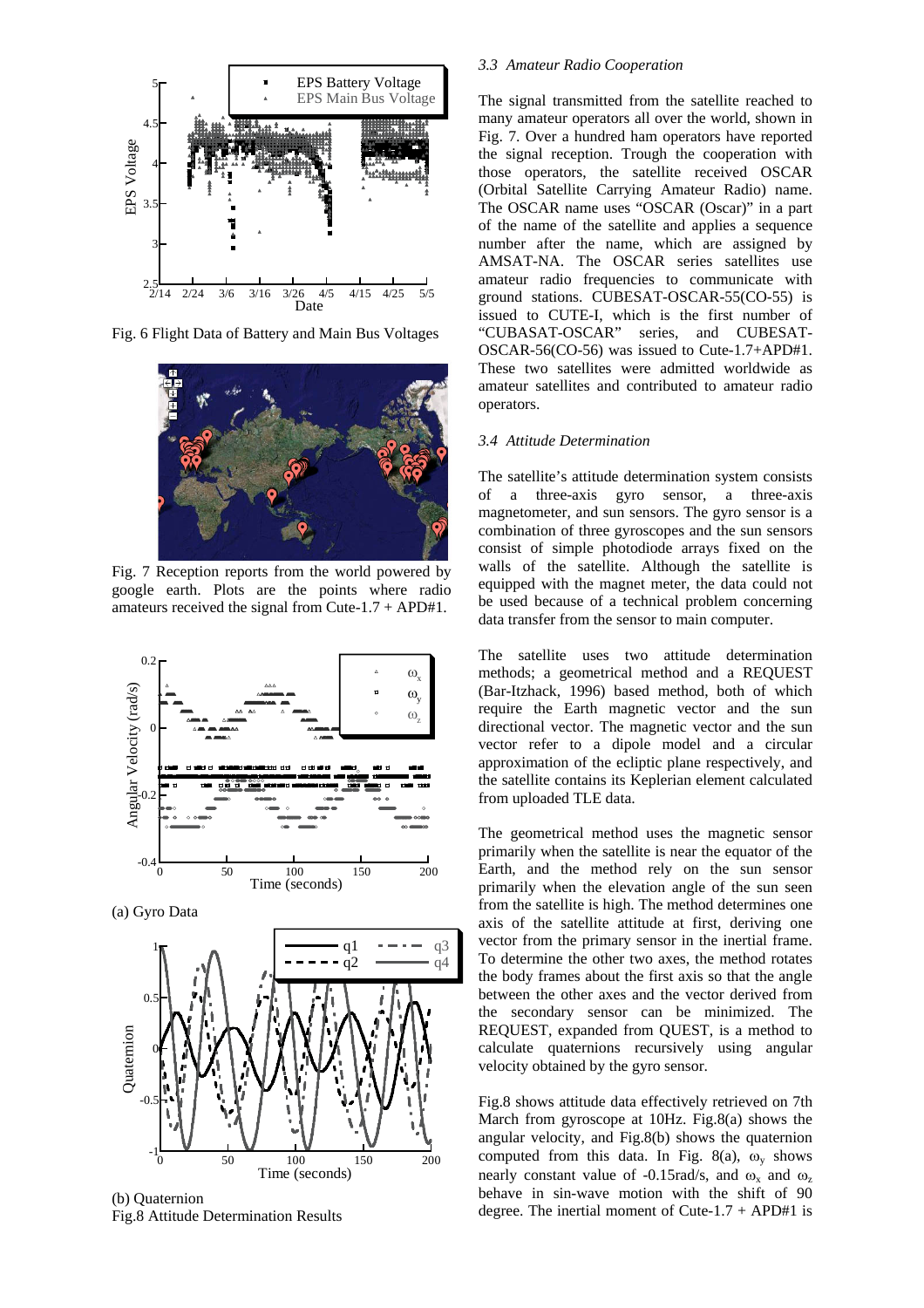$(2.19E-02 \quad 9.78E-03 \quad 2.18E-02)$  kgm<sup>2</sup>. , i.e. approximately an axisymmetric rigid body, and these motion correspond to a torque free motion of an axisymmetric rigid body spinning with nutation. The Y axis is the smallest inertial moment, and when the satellite rotates about the axis with nutation, the angular velocity of Y axis is constant while these of the other 2 axes are sin-wave motion. The nutation rate of the satellite is about 80 seconds. The spin rate of the satellite, therefore, becomes about 40 seconds from nutation speed and the inertial moment of the satellite.

The data of the sun sensor acquired on February 27 is shown in Fig. 9. The coordinate system is body fixed coordinate system that is shown in Fig.3 where the red vectors indicate direction of the sun in body fixed coordinate. According to the data from the sun sensor, the satellite was rotating about the Y axis at this moment. The cycle of the rotation is about 30 seconds. Compared with the rotation axis given by the gyroscope data, the data shows approximately same tendencies of rotation about the major axis in the principal axes frame.

Through the Cute-1.7 + APD#1 project, the attitude determination and control system was that can be installed in micro satellite was developed, and the examination was conducted on orbit. The data of the gyro sensor and the sun sensor could be acquired. The acquisition of magnetic sensor data, attitude control experiment and attitude determination experiment, however, was not able to be conducted.



Fig. 9 Direction of the sun in body fixed coordinate system

### 4. Cute-1.7 + APD#2 DEVELOPMENT

# *4.1 Missions*

The second satellite of Cute-1.7  $+$  APD conducts missions; facilitation of satellites design, attitude control experiment using magnetic torquer, amateur radio cooperation, APD sensor demonstration experiment, following the first satellite. This satellite excludes the electrodynamics tether mission.



Fig. 10 Cute-1.7 + APD#2 Components Layout



Fig. 11 Cute-1.7 + APD#2 under development

### *4.2 Project Outline*

The second design of a satellite in this project started in April 2006 and is planned to be launched in 2007 by PSLV Rocket from India. This satellite uses the approximately same bus components including two PDAs, four communication channels, 3-axis gyroscope, three axis magnetic sensor, sun sensors, and a CMOS camera. The design of this satellite is shown in Fig.10 and 11. As the concept of this series of satellite includes design of a high versatility satellite, the second satellite should have been developed from the first satellite only by exchanging the subcomponents connected through existing interface. The operation results of the first satellite, however, showed a few requirements to be modified.

The first modification includes designing a radiation tolerant circuit. In the first satellite, because of the SEL occurred in the microcomputer of communication, the satellite became not to be able to conduct remaining missions. The alternative is to use a current watch circuits that can detect the SEL and restart the component. The circuit showed effective tolerance to radiation in the ground experiment.

Another modification is to increase the power generation of the satellite. The orbital operation showed relatively smaller power generation than the estimation, which affected operation procedure of the satellite. The power generation is enhanced by increasing the dimension of the satellite. The structural change also contributes to assembling process. As many missions were installed to the first satellite, the high dense of components required long time to assemble. Though exceeding the CubeSat